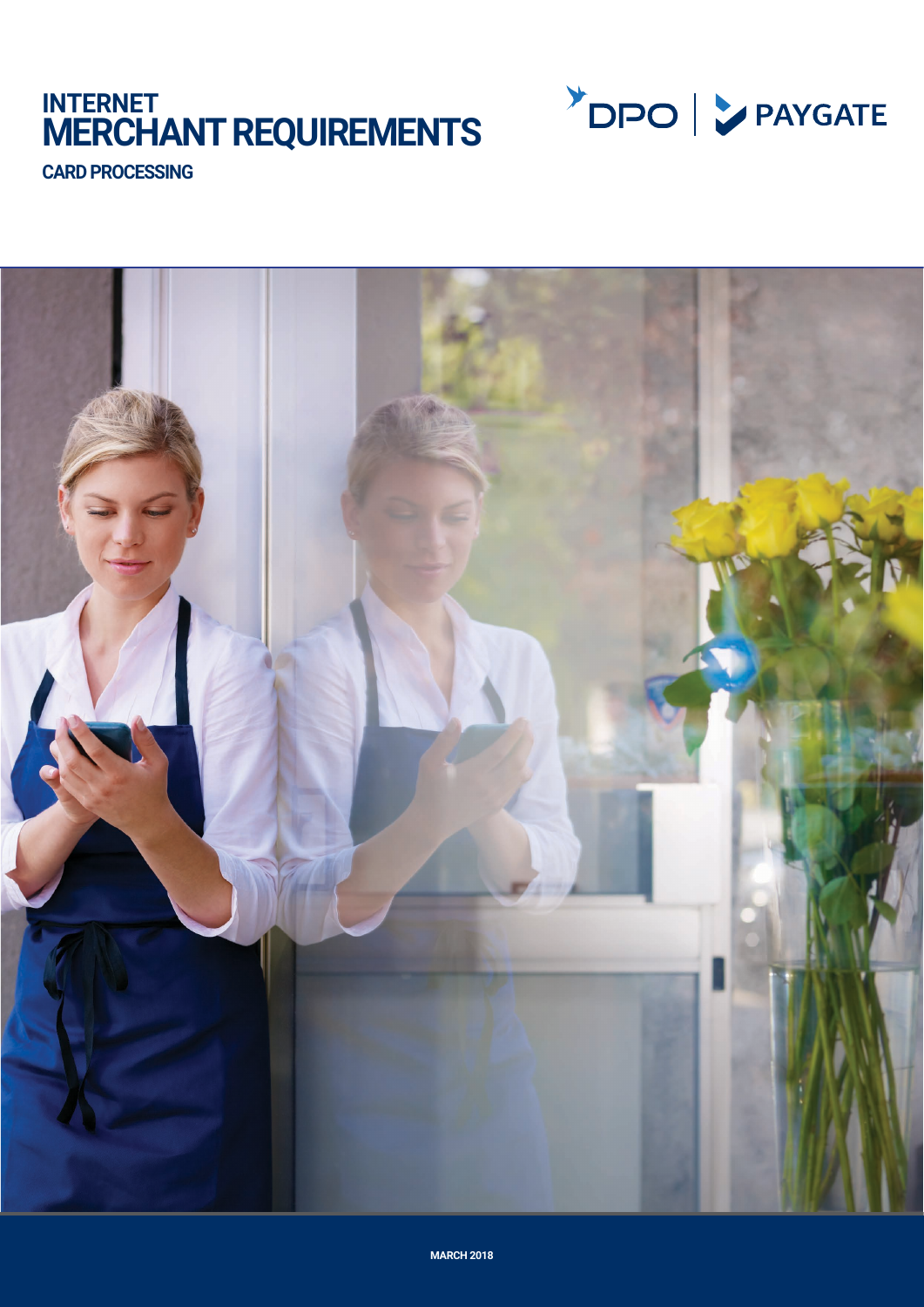## **INTERNET MERCHANT REQUIREMENTS CARD PROCESSING**



## **OVERVIEW**

This document lists the Internet Merchant Requirements concerning online Card payments. Please note that these are not DPO PayGate requirements, but a mandated ecommerce industry standard. They are for your protection as a Merchant and implemented to maintain the integrity of the online payment sector. These are website requirements and form part of the Due Diligence assessment undertaken when applying for your Internet Merchant facility with your bank.

## WEBSITE COMPLIANCE CHECK LIST - LOGOS

The following logos must be displayed on your website Home Page and Checkout Page.



## WEBSITE COMPLIANCE CHECKLIST - TERMS AND CONDITIONS

- A link to your Terms and Conditions must be displayed on your Home Page and Checkout Page.
- We have provided you with an example of the minimum Terms and Conditions required (Annexure A).
- You can copy these Terms and Conditions and modify to suit your business requirements, but please ensure that the minimum required Terms and Conditions are still displayed.
- Please note that where it refers to "Your Company" this must be replaced with the registered name of your company.

### RESOURCES - PAYGATE RESOURCE CENTRE

All required logos are available for download within the DPO PayGate Resource Centre. The Resource Centre can be accessed at **www.paygate.co.za/resources**.

PAGE 1 OF 2 | V3.2 - MARCH 2018

**PayGate (Pty) Ltd** Registration no: 1999/017441/07

**Tel: 087 820 2020 Banking: connect@paygate.co.za www.paygate.co.za**